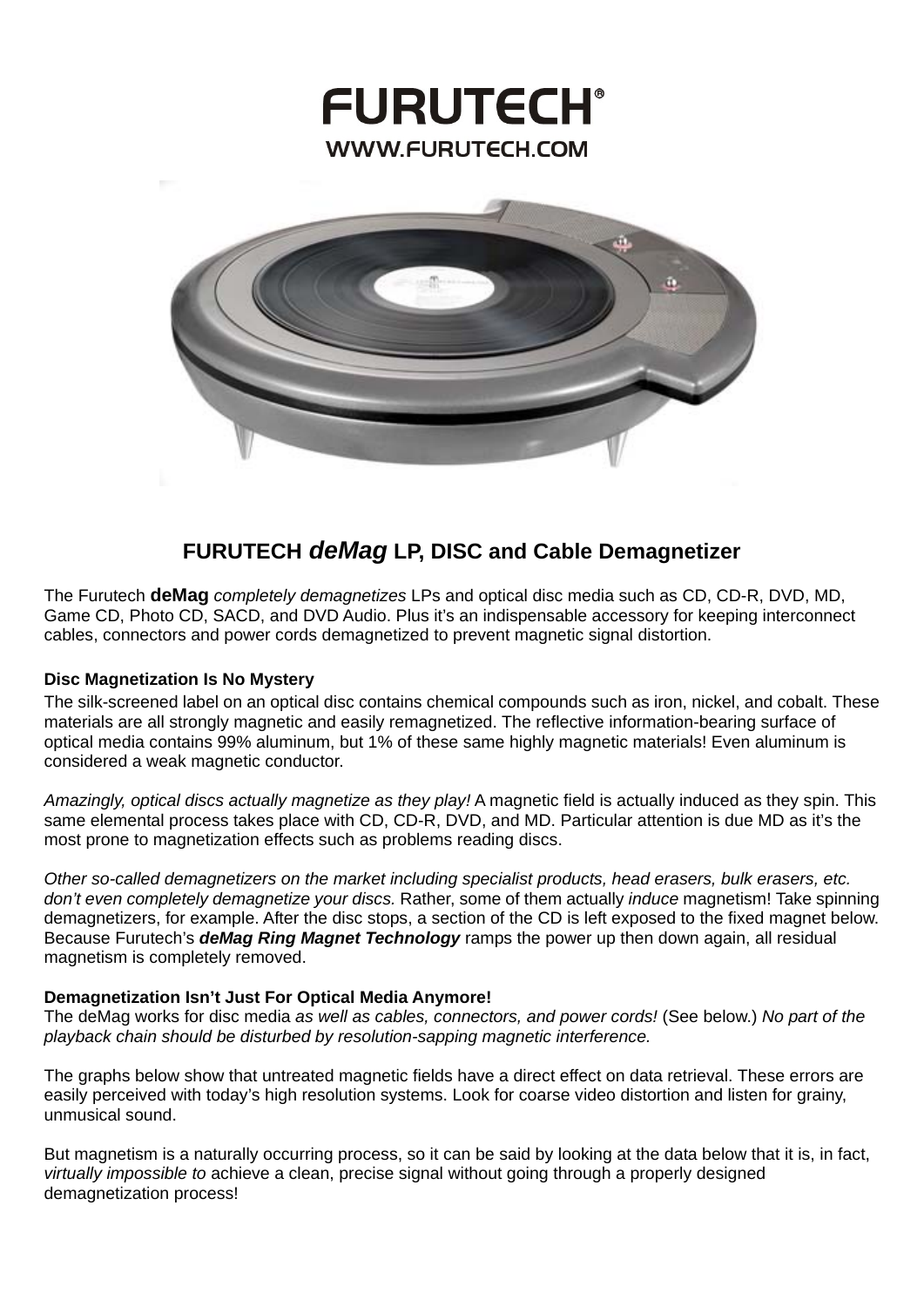Furutech's *deMag* is the answer. It's the *only* way to experience top system performance by demagnetizing optical media, power cords, interconnects of all kinds, and their connectors! You should know that demagnetization was a mainstream technique routinely performed by disc manufacturers all over the world. Because of tight, ultra-competitive pricing, most manufacturers skip this important step these days. *Top performance can only be achieved by demagnetizing all discs before recording!* 

# **Demagnetizing LPs**

How can an LP be magnetized? It's plastic!

The fact is that pigment added to the plastic during the manufacturing process is the culprit. The minute amount of ferrous material in the pigment causes LPs to become magnetized. Testing at the Tokyo Nanotechnology center with a IHI Gauss meter showed that after an LP was treated with the *deMag* the magnetic field of the LP was lowered from 620~630 nT to 572~582 nT (nanotesla: a unit of magnetic field strength,1 Tesla = 10,000 gauss – see below).



# **The Sound**

Demagnetizing *both sides* of optical media before play results in a greater sense of power, dynamics, and resolution, with cleaner, blacker backgrounds and a larger, more stable soundstage, vivid tonal colors and deeper extension at both ends of the frequency range. Demagnetization also allows the delicacy, refinement and nuance of a performance to shine through, along with micro- and macro-dynamics you need to realize the full potential of music and movies.

Using the *deMag* improves the sense of *surround sound involvement* in every two-channel and multichannel home theater system. Visceral, exciting sound heightens the participatory sense of music and especially home theater. Details of image and sound that simply weren't there before enable a truly extraordinary experience.

#### **The Image**

*Since the deMag Demagnetization Process eliminates all magnetic distortion noise, video displays of all types benefit from less ghosting, color shift, "snow", vertical and horizontal interference lines.* After treatment you'll notice a higher resolution picture with more finely graded contrast, clean and precise, with bright, beautifully saturated colors and a more sophisticated color pallet.

Don't forget that the *deMag* can also be applied to video systems; cables, power cords, audio cables and their connectors!





#### **Demagnetizing Cables**

Electric current generates a magnetic field as it flows through a power cord or conductor. However, *magnetic impurities within the materials themselves become magnetized* and introduce further magnetic distortion. Just loop your cables and power cords with their connectors on the *deMag* and begin treatment.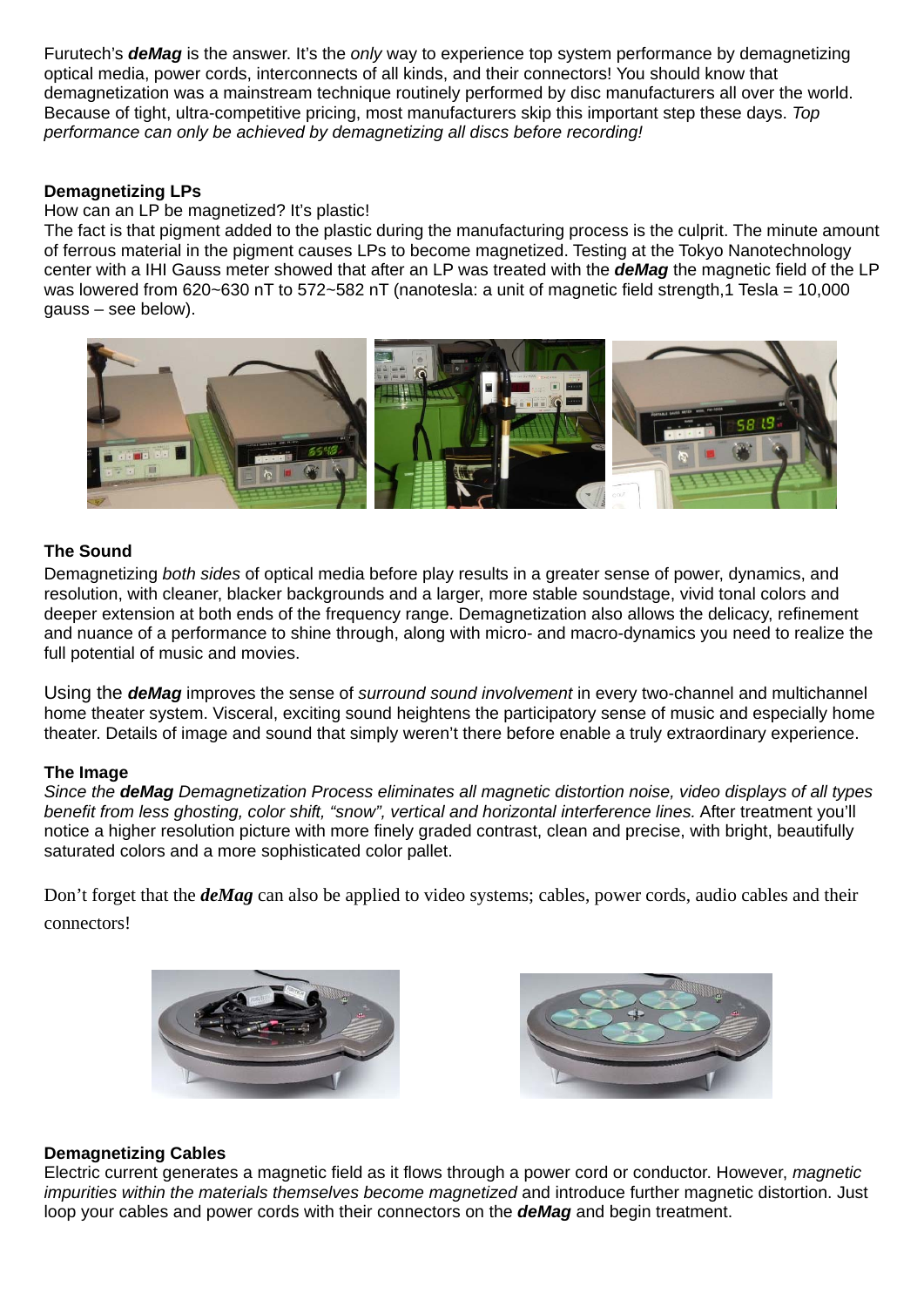No matter how valuable or expensive your system is, the only way to achieve top performance is by demagnetizing your problems away! There are no other demagnetizers on the market that can be used in such a versatile and effective way. The *deMag* Demagnetizer can even be used on metal-based accessories like CD stabilizers or speaker terminals.

# **Testing… Testing**

Examining (fig.1 and fig.3) in the graphs below, the untreated output clearly shows multiple peaks at other than the 1kHz test tone. These peaks represent noise and distortion caused by magnetic field interference. The amplitude and fast rise-time of these sidebands indicate a negative impact on audio and video resolution. Looking more closely, white or blank areas can be seen in the 1kHz sidebands. Our engineers believe these are caused by read errors. You can also see small peaks between 200 to 800Hz that represent noise and distortion products.



After demagnetization, the excessive peaks in the 1kHz sidebands disappear, as do the blank "read problem" areas. The peaks become more uniform in height and chaotic interference patterns seen before demagnetization are almost gone. The peaks of other sideband components are more uniform and the range between 200 to 800Hz is cleaner. These graphs clearly show that the S/N ratio is much improved after demagnetization, while audible distortion is lowered.

Note the highlighted areas in fig.4 at about 20 seconds between 1kHz and 5kHz. You can see the number of peaks increases, meaning there's more information as a result of demagnetization. The peaks' height also generally increase with the same result—more information.

#### **CD Test**

Recording Time 4:45

|                       | <b>Output Power Level</b> | <b>Total Harmonic</b> | Signal-to-Noise Ratio |
|-----------------------|---------------------------|-----------------------|-----------------------|
|                       | PWL dB                    | Distortion % THD      | % SNR                 |
| No YUMI -13.36        |                           |                       | 2.047                 |
| $UC$ YUMI $ -13.36$   |                           | 71.75                 | 2.117                 |
| <b>RD YUMI</b> -13.94 |                           | 70.99                 | 1.866                 |

| No YUMI:        | Music CD prior to deMagnetization                          |
|-----------------|------------------------------------------------------------|
| <b>UC YUMI:</b> | Results of treatment with another brand of CD deMagnetizer |
| RD YUMI:        | Results of treatment with Furutech deMag DeMagnetizer      |

Note that RD YUMI -- the *deMag* treated measurements -- has the lowest output power level (PWL). Interestingly the Peak Level Analyzer shows *more peak activity* as the noise floor drops post-demagnetization. *DeMag* treatment also makes for the lowest THD; evidently demagnetization lowers distortion as well.

Looking at UC YUMI using another brand of demagnetizer we see the signal-to-noise ratio actually *increases* after treatment! The other device under test doesn't ramp up, hold, then ramp down its power like the *deMag*. Our analysis reveals this device doesn't, in fact, demagnetize anything, but simply lines up or makes uniform the alignment of an existing magnetic field. That's why the SNR increased after treatment.